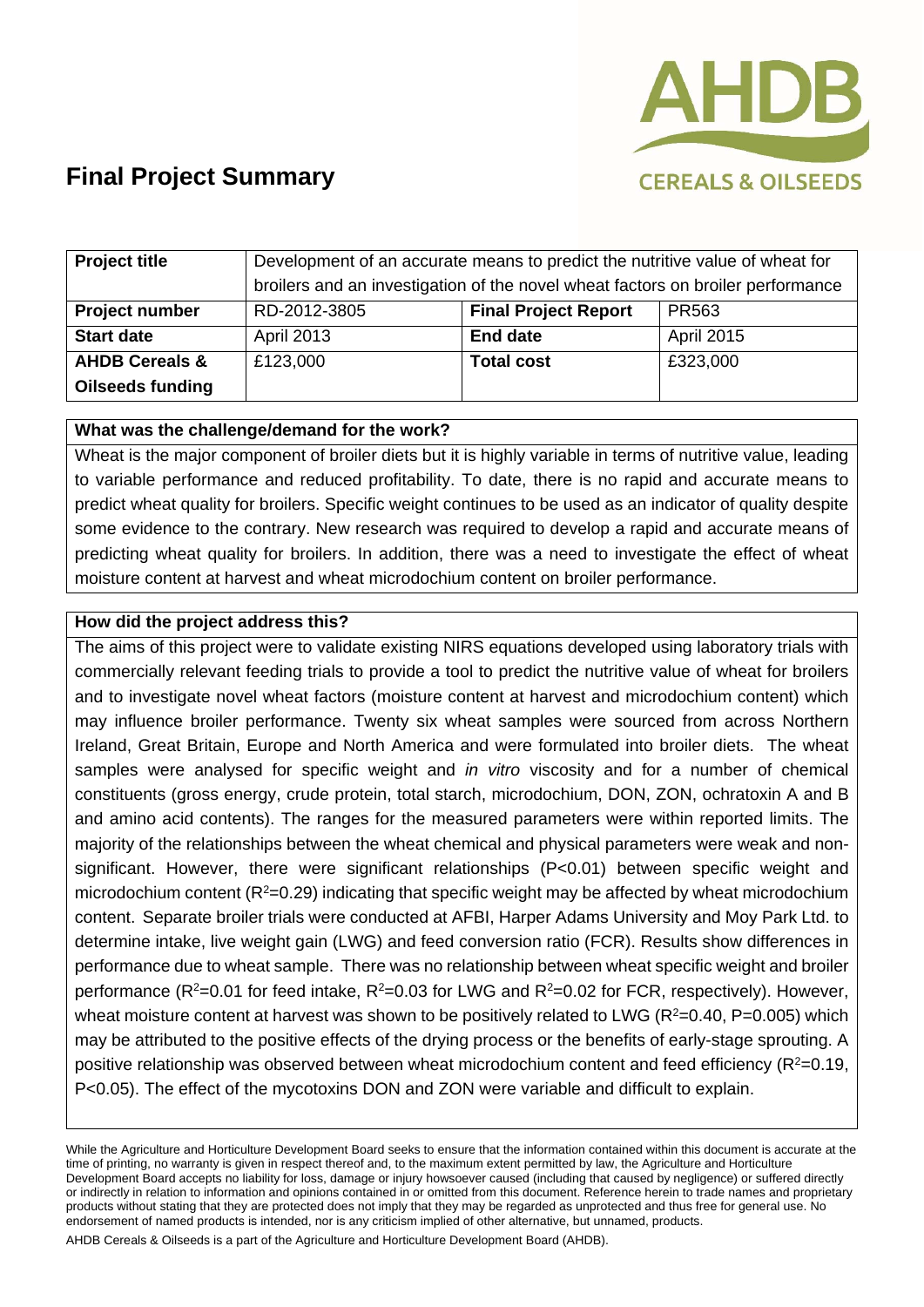

## **Final Project Summary**

NIRS equations were developed to predict wheat microdochium content and boiler performance. Wheat samples were scanned on a Foss NIRSystems 6500 spectrophotometer and the scans subjected to analysis using Foss Chemometrics software Win ISI4. The strength of the relationship between actual and predicted microdochium content was reasonably robust ( $R<sup>2</sup>=0.70$  for the entire dataset). However, the errors associated with the prediction and the ratio of prediction to deviation (RPD) were unacceptable. Although the errors and RPD values improved when the dataset was split into low, medium and high microdochium contents, they still did not reach an acceptable threshold. Nonetheless, this initial works shows that NIRS may have potential in predicting the microdochium content but the dataset needs to be increased to improve accuracy.

Strong NIRS prediction equations were developed to predict broiler performance ( $R<sup>2</sup>=0.92$ , 0.83 and 0.85 for feed intake, LWG and feed efficiency, respectively). The error associated with predictions were low (SEP=2.955, 2.787 and 2.023) and the RPD values indicated that the predictions were excellent, quantitative and good for feed intake, LWG and feed efficiency, respectively. Using the equations to predict the performance of broilers within the Moy Park trial resulted in somewhat weaker relationships between actual and predicted performance  $(R^2=0.37, 0.46$  and  $0.46$  for feed intake, LWG and feed efficiency, respectively). It is, therefore, concluded that while strong prediction equations have been developed using birds housed under commercial conditions, these equations could be further strengthened using additional samples.

### **What outputs has the project delivered?**

Overall conclusions:

- 1. Specific weight is not a good predictor of wheat chemical composition.
- 2. There was no relationship between specific weight and broiler performance.
- 3. Formulating diets from different wheat samples resulted in variable performance across all trials. This highlights the need for an accurate predictor of wheat quality.
- 4. Supplementary enzyme improved the feeding quality of diets based on wheat samples with lower specific weight and soft endosperms.
- 5. Wheat with a higher moisture content at harvest resulted on better bird performance perhaps due to the beneficial effects of limited sprouting or the subsequent drying process. More research is required in this area.
- 6. NIRS has the potential to predict wheat microdochium content but the errors associated with the prediction are high. A larger dataset is needed to develop the equations. Given the relationship between microdochium content and broiler performance, this is an area which should be further explored.

While the Agriculture and Horticulture Development Board seeks to ensure that the information contained within this document is accurate at the time of printing, no warranty is given in respect thereof and, to the maximum extent permitted by law, the Agriculture and Horticulture Development Board accepts no liability for loss, damage or injury howsoever caused (including that caused by negligence) or suffered directly or indirectly in relation to information and opinions contained in or omitted from this document. Reference herein to trade names and proprietary products without stating that they are protected does not imply that they may be regarded as unprotected and thus free for general use. No endorsement of named products is intended, nor is any criticism implied of other alternative, but unnamed, products.

AHDB Cereals & Oilseeds is a part of the Agriculture and Horticulture Development Board (AHDB).